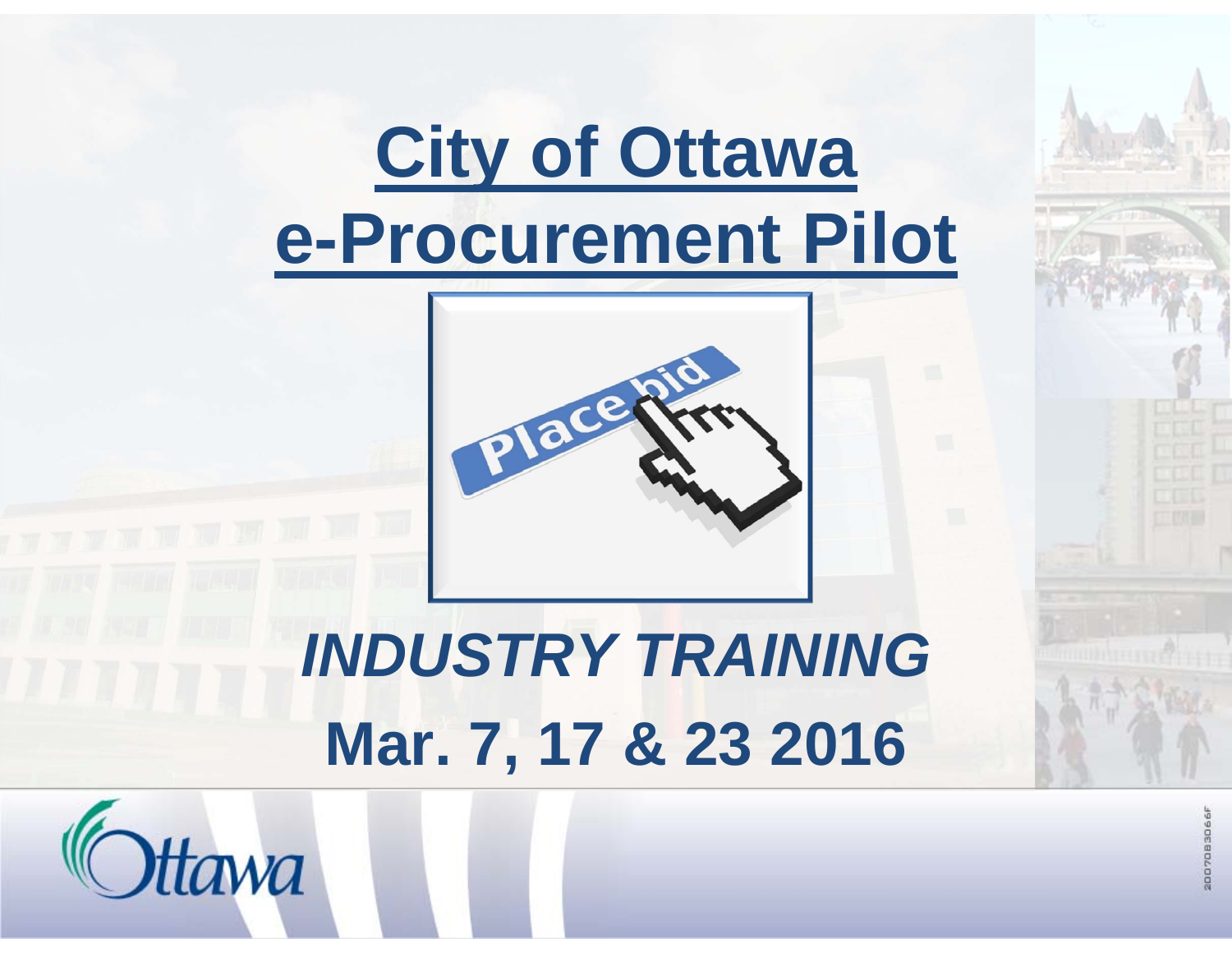

#### **1) Background**

- **2) Benefits for Vendors**
- **3) Training Overview and Resources**
- **4) MERX Training**

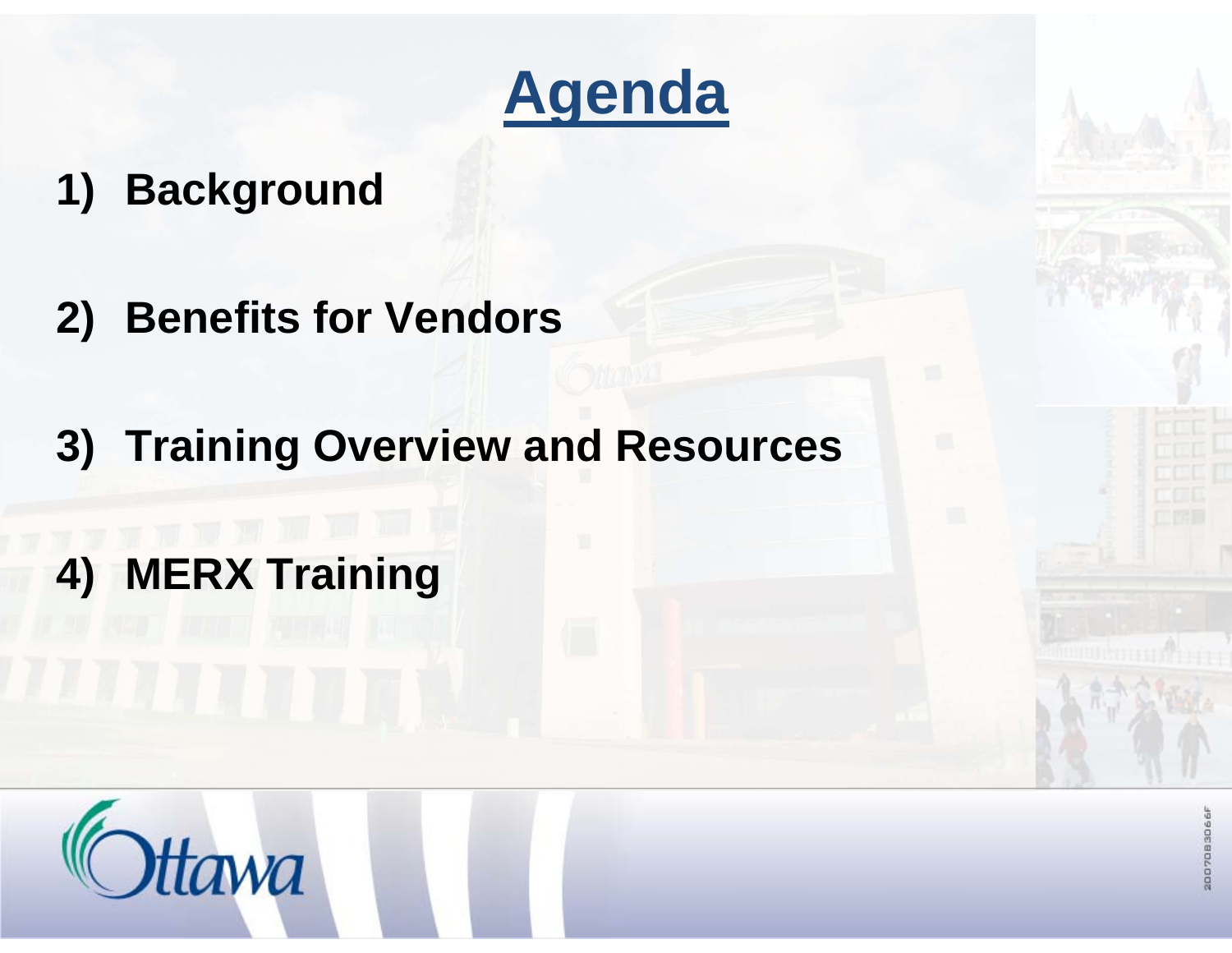## **1) Background**

- The City of Ottawa currently posts bidding opportunities in three locations; OCA, MERX and Ottawa.ca.
	- • The e-Procurement Pilot Project will deal with opportunities currently posted on Ottawa.ca.
- Ξ Starting **Apr. 4, 2016** the City of Ottawa's **Requests for Quotations currently on Ottawa.ca** will be hosted on the MERX e-Procurement system.
- Bids are to be submitted **directly** through the system.



Ξ

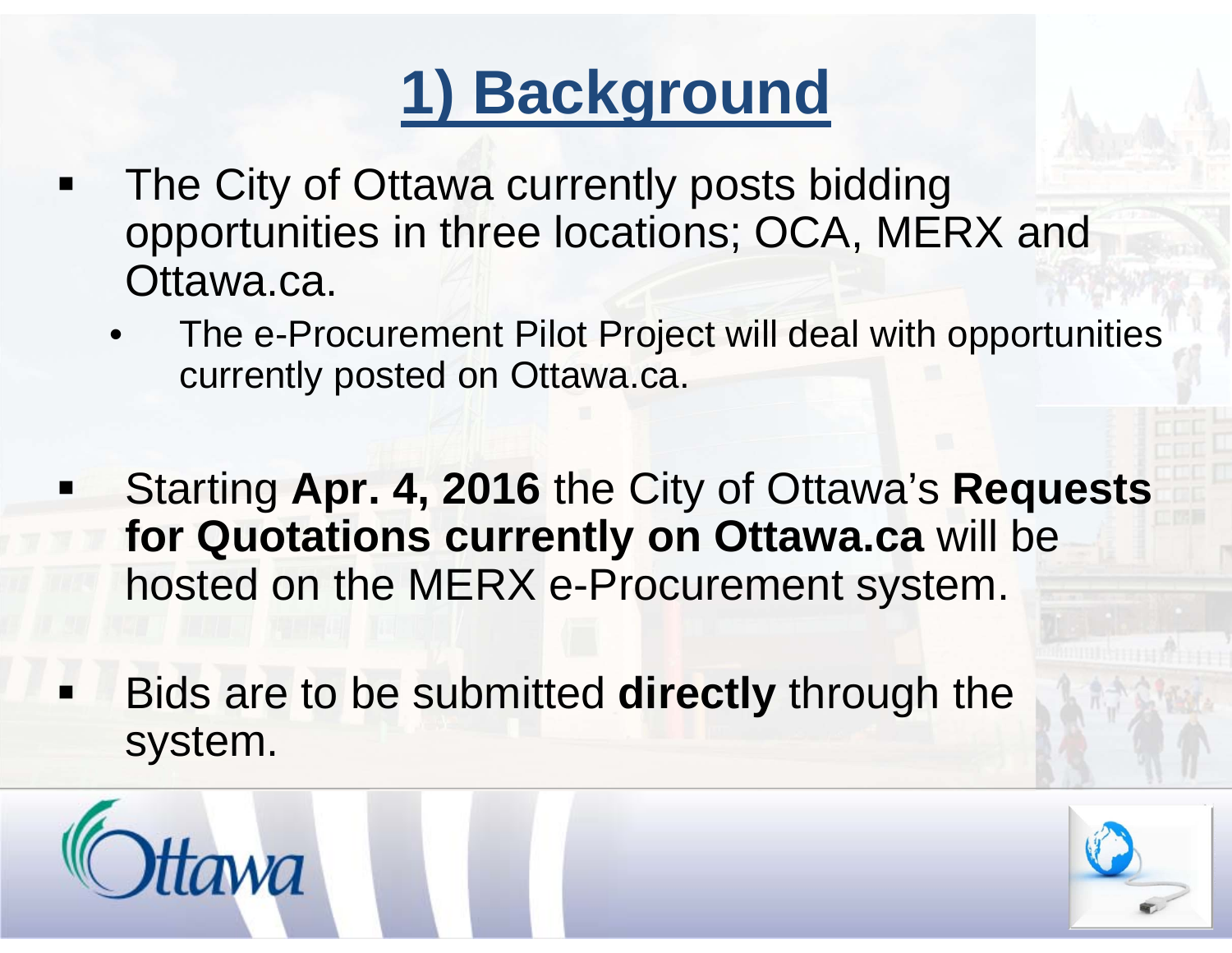## **2) Benefits for Vendors**

### **Electronic Bid Submission**

- o Convenient and secure submission.
- o Receipt confirmation.

## **Automated Notifications**

- o The system automatically notifies vendors when an addendum is issued.
- o Other status notifications include when unofficial bid results and award notices are published.



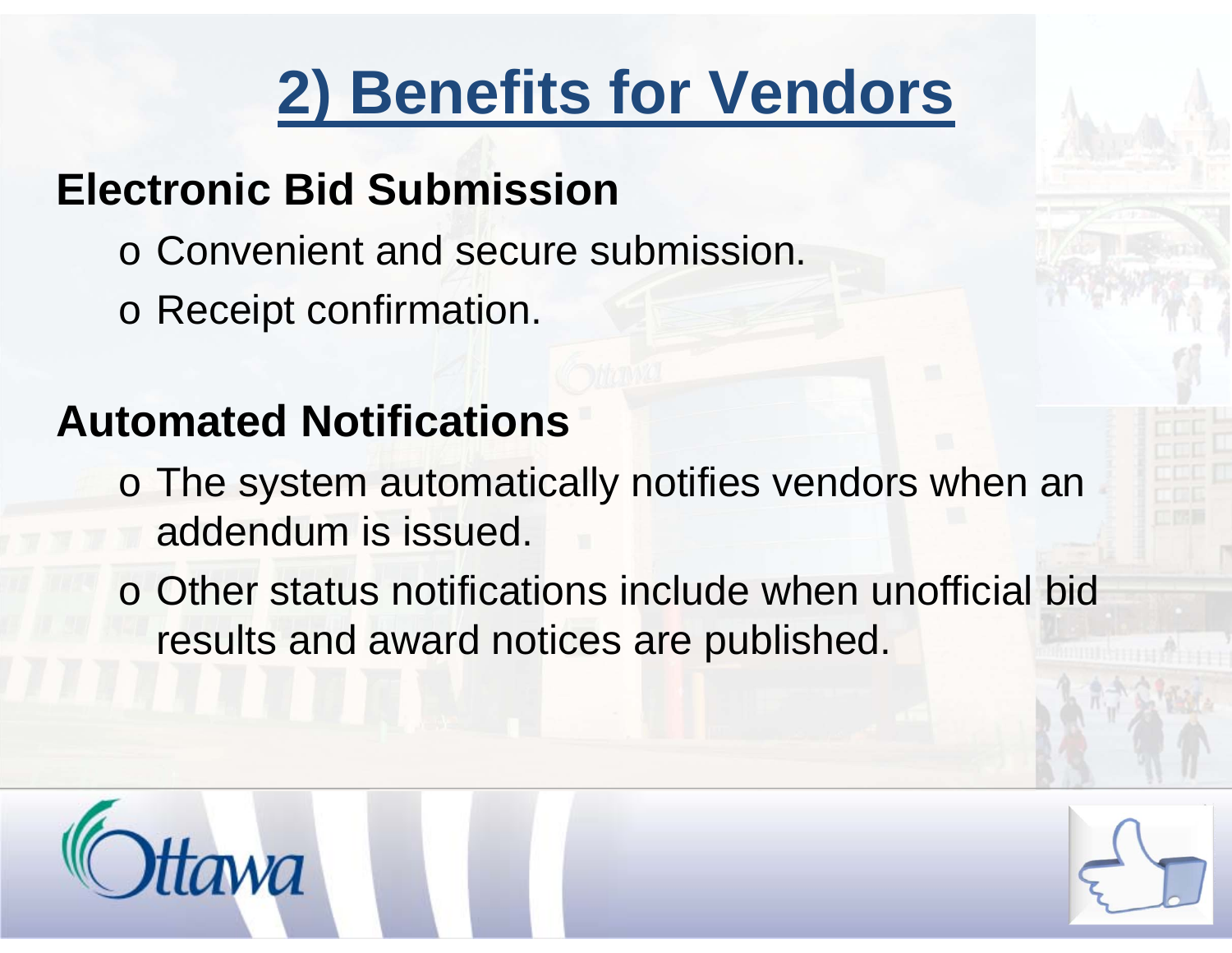## **2) Benefits for Vendors**

#### **Reduced Basic Errors**

o System has price schedule forms which eliminates mathematical errors and other checks for bid completion.

#### **Increased Analytical Features**

o Bid takers list, bid management dashboard etc.

#### **Opportunity Matching**

o System can generate automatic alerts when opportunities you are interested in are posted.



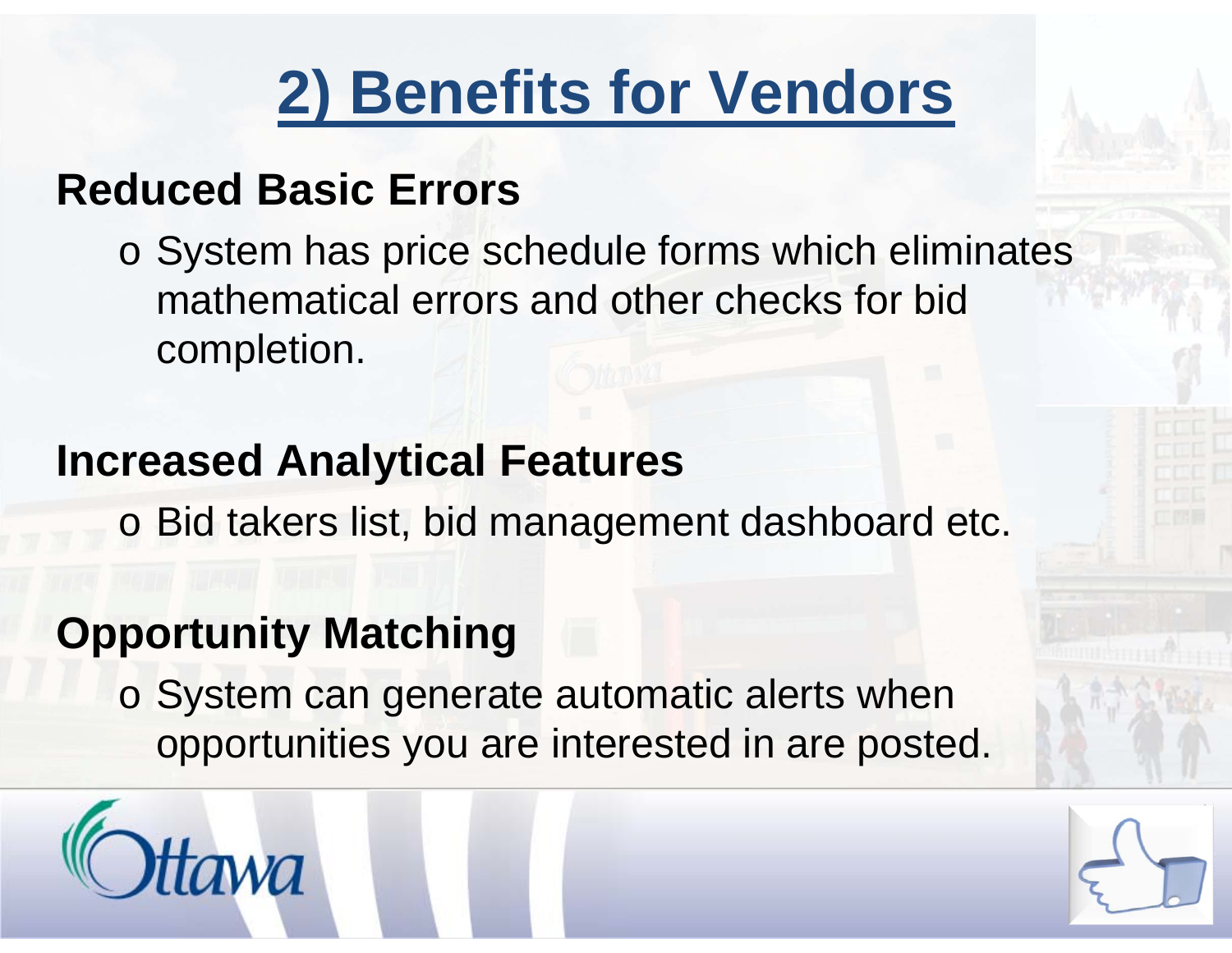## **3) Training Overview and Resources**

- **Today's training session will cover;** 
	- How to Navigate the MERX4 System
	- How to Find Bidding Opportunities
	- How to Submit Bids
- An FAQ document and a recorded training session are available on **http://tenders.merx.com/cityofOttawa**
- For questions related to registration or system functionality please contact MERX at:
	- •1-800-964-6379 (Monday-Friday from 7AM to 8PM ET) or
	- •**merx@merx.com**